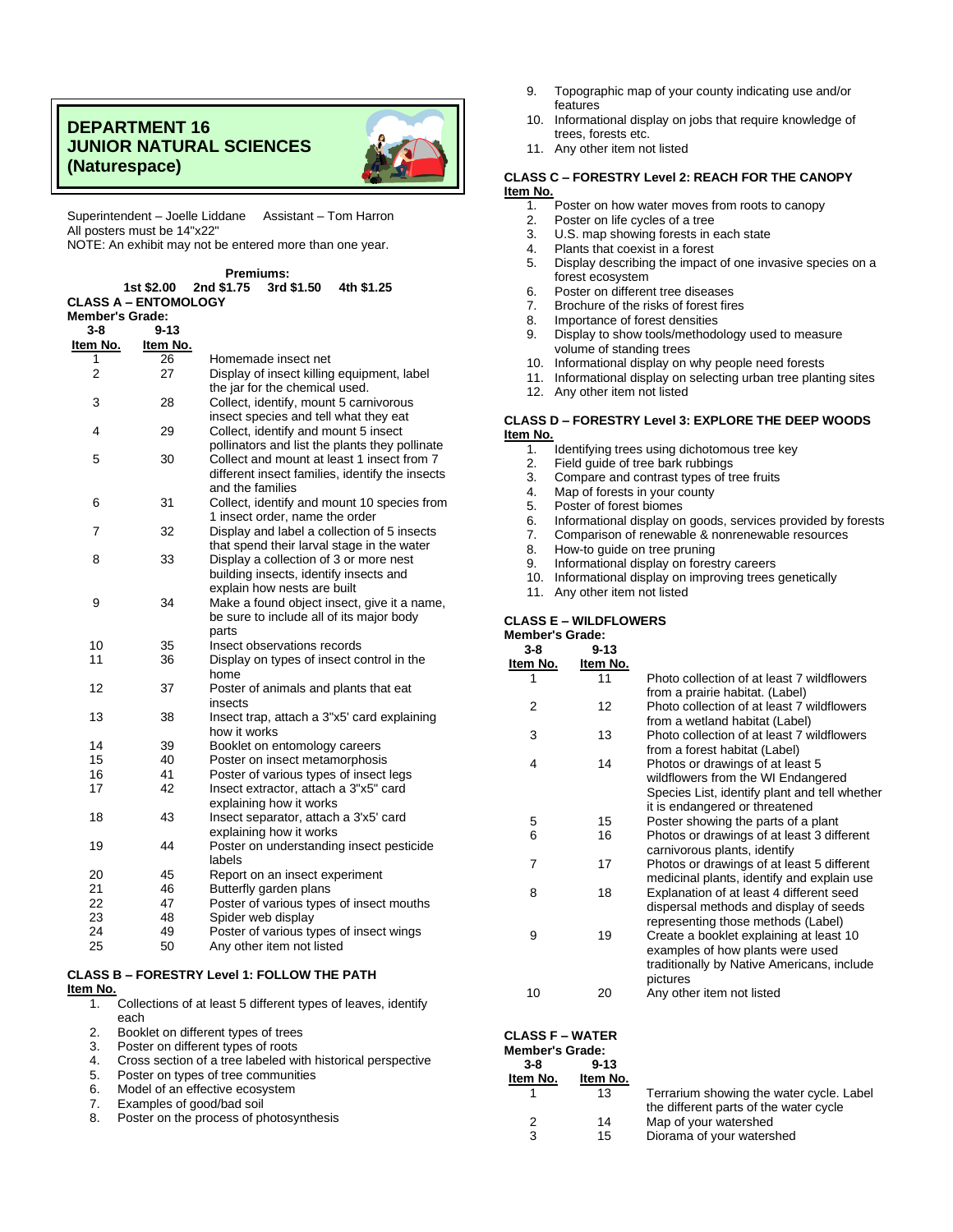| 4  | 16 | Construct a diorama showing good water<br>quality practices in your school (Label)                                       |
|----|----|--------------------------------------------------------------------------------------------------------------------------|
| 5  | 17 | Construct a diorama showing good water<br>quality practices in your home (Label)                                         |
| 6  | 18 | Construct a diorama showing good water<br>quality practices in your community (Label)                                    |
| 7  | 19 | Construct a diorama showing good water<br>quality practices on your farm (Label)                                         |
| 8  | 20 | Diorama showing path of your drinking<br>water from its origin, through you house<br>and back to the environment (Label) |
| 9  | 21 | Brochure showing environmentally friendly<br>cleaning product alternatives                                               |
| 10 | 22 | Display showing environmentally friendly<br>cleaning product alternatives                                                |
| 11 | 23 | Flyer on project ideas for your community                                                                                |
| 12 | 24 | Any other item not listed                                                                                                |

## **ADVENTURES Projects**

#### **CLASS G – INTRODUCTION TO ADVENTURES CLASS H – ADVENTURES - WINTER TRAVEL CLASS I – ADVENTURES – CANOEING**

#### **Member's Grade:**

| $3-8$    | $9 - 13$ |                                                      |
|----------|----------|------------------------------------------------------|
| Item No. | Item No. |                                                      |
|          | 12       | Map created during project                           |
| 2        | 13       | Field notebook                                       |
| 3        | 14       | Collection of camping or day trip recipes            |
| 4        | 15       | Display of knots and/or hitches                      |
| 5        | 16       | Flyer on how to reduce human impact<br>while camping |
| 6        | 17       | First aid kit for project or sport                   |
|          | 18       | Project scrapbook                                    |
| 8        | 19       | Project journal                                      |
| 9        | 20       | Canoe paddle you made                                |
| 10       | 21       | Homemade backpack                                    |
|          | 22       | Any other item not listed                            |
|          |          |                                                      |

#### **CLASS J – ADVENTURES – BICYCLING Member's Grade:**

#### **3-8 9-13**

| Item No. | Item No. |                                                                                  |
|----------|----------|----------------------------------------------------------------------------------|
| 1        | 13       | Develop a brochure on how to select a<br>proper bike                             |
| 2        | 14       | Display on the benefits of bike helmets                                          |
| 3        | 15       | Poster on proper bike safety                                                     |
| 4        | 16       | Create a maintenance check list to use<br>before taking a bike trip              |
| 5        | 17       | Environmental journal of all your<br>observations along your favorite bike route |
| 6        | 18       | Create a display on "what to see and<br>experience" along Wisconsin bike routes  |
| 7        | 19       | Develop an itinerary for a bicycle day trip<br>you are taking                    |
| 8        | 20       | Journal about the bicycle day trip you took                                      |
| 9        | 21       | Develop an itinerary for a bicycling<br>camping trip you are taking              |
| 10       | 22       | Journal about the bicycling camping trip<br>you took                             |
| 11       | 23       | Flyer on types of food to take on a bicycle<br>trip                              |
| 12       | 24       | Any other item not listed                                                        |

#### **CLASS K – BACKPACKING & HIKING Level 1: Hiking Trails Item No.**

- 1. On a trail map, mark the locations of what you have seen
- 2. List of essentials for a hiking trip, include information on why
- 3. Diagram of the parts of a backpack
- 4. Assemble a first aid kit
- 5. Outline and photograph of a demonstration you gave on "moleskin"
- 6. Foods list for a hiking trip, include why it's a good choice
- 7. Detailed list of hiking adventure etiquette
- 8. Create a treasure hunt using a compass
- 9. Build your own compass
- 10. Photo journal of a weather safety program you organized
- 11. Display of regional animal tracks
- 12. Display of wildlife food samples, include information why not to feed wildlife
- 13. Compare and contrast hiking footwear including socks
- 14. Collection of day hike planning lists
- 15. Display of ways to protect yourself from lightning
- 16. Display of what to look for in a natural shelter
- 17. Journal of your backpacking/hiking experience

## **CLASS L – BACKPACKING & HIKING Level 2: Camping Adventures**

## **Item No.**

- 1. Collection of camping trip planning lists<br>2. Display identifying 6 different types of k
- 2. Display identifying 6 different types of knots you have tied<br>3. Identify what to look for in a campsite, include a sketch of Identify what to look for in a campsite, include a sketch of
- your ideal campsite
- 4. Photo display of you at different stages of pitching a tent
- 5. Outline and photograph of a demonstration you gave on camping tools
- 6. List of the essential camping gear for a trip lasting 3-7 days, include information on why it's important
- 7. A sample menu for a 3 day 3 meals per day camping trip 8. Collection of questions and answers you considered related
- to food preparation supplies.
- 9. Pros and Cons list of different types of camping stoves 10. Informative display on ways to dispose of "gray water" at
- your campsite
- 11. Compare and contrast different ways to purify water while camping
- 12. Research on micro-organisms in non-purified water
- 13. Create a photo journal on poisonous plants
- 14. Camping trip diary
- 15. Collection of your 15 minute environmental total silence observations
- 16. Information on a letter you wrote to an elected official on an environmental issue you are passionate about – include a copy of the letter, a photo of you mailing the letter and any follow up correspondence received.

## **CLASS M – BACKPACKING & HIKING Level 3: Backpacking Expeditions**

#### **Item No.**

- 1. Examine 3 different kinds of maps, tell about their similarities and differences
- 2. Create an outdoor adventures pyramid game
- 3. Collection of information for planning a backpacking trip
- 4. Compare and contrast different types of backpacks, then explain which one is best for you and why
- 5. Share what things you should consider before purchasing a tent
- 6. Create a tent repair kit
- 7. Compare and contrast non-tent shelters
- 8. Create a photo story of 3 activities that you did at your backpacking campsite
- 9. Research what you can and cannot do in state or national parks
- 10. Outline and photograph of a demonstration you gave on backpacking menu planning
- 11. A sample menu for a 3 day 3 meals per day backpacking trip
- 12. Assemble a book of recipes to cook while on the trail
- 13. Research different environments and their effect on "Leave No Trace" backpacking
- 14. Your train for the trail log book
- 15. Research how to deal with a mechanical situation on a backpacking trip
- 16. Journal of your backpacking/hiking experience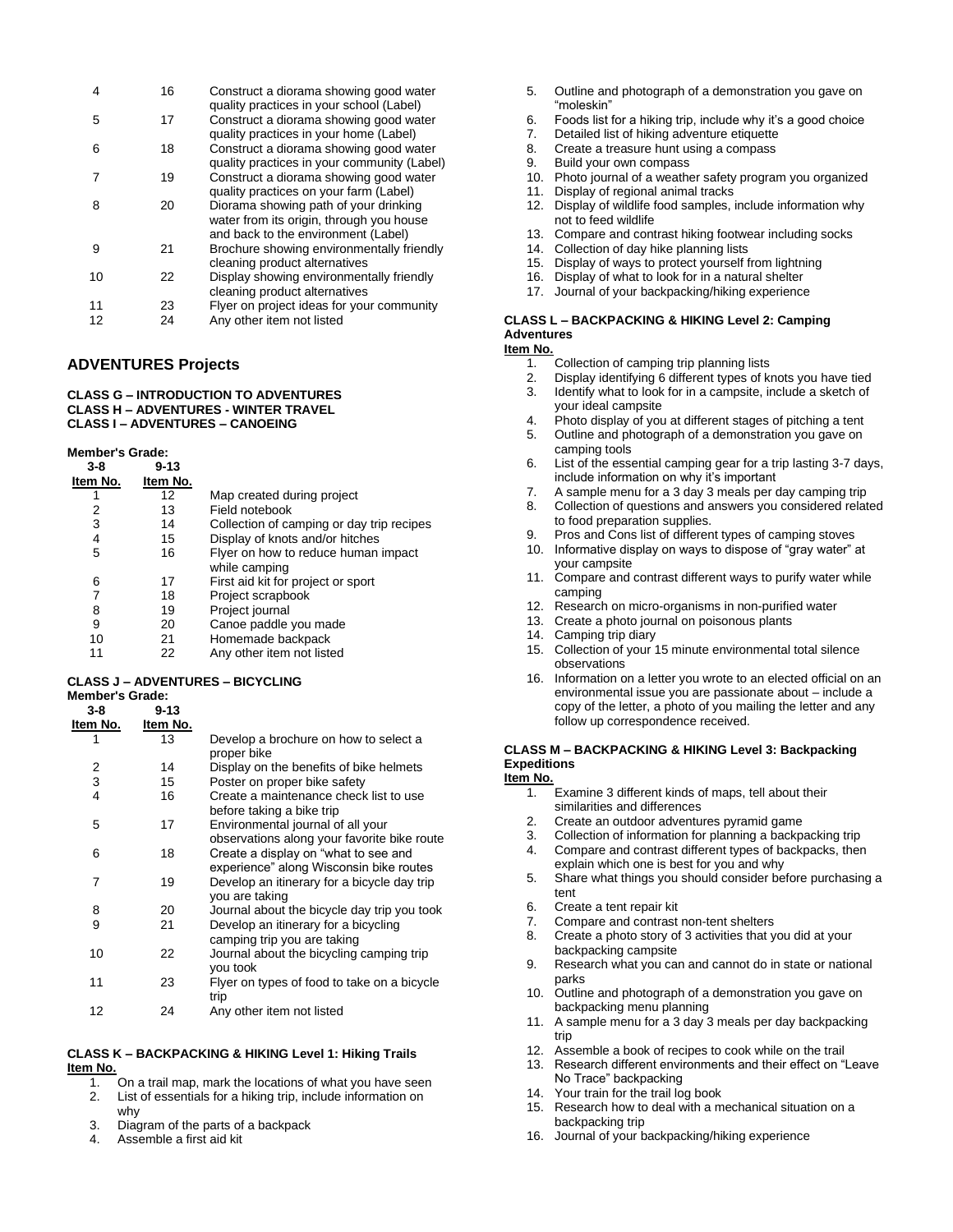### **CLASS N – RECYCLING**

| <b>Member's Grade:</b>  |          |                                                                                                                                                                      |
|-------------------------|----------|----------------------------------------------------------------------------------------------------------------------------------------------------------------------|
| $3 - 8$                 | $9 - 13$ |                                                                                                                                                                      |
| Item No.                | Item No. |                                                                                                                                                                      |
| 1                       | 12       | A poster on recycling                                                                                                                                                |
| $\overline{\mathbf{c}}$ | 13       | A poster about your club's recycling                                                                                                                                 |
| 3                       | 14       | A poster showing items that can be<br>recycled                                                                                                                       |
| 4                       | 15       | Toy made from recycled materials. Attach<br>a card explaining what was recycled                                                                                      |
| 5                       | 16       | Decoration made from recycled materials;<br>attach a card explaining what was<br>recycled.                                                                           |
| 6                       | 17       | Useful household items made from<br>recycled materials. Attach a card<br>explaining what was recycled.                                                               |
| 7                       | 18       | Useful shop item made from recycled<br>materials. Attach a card explaining what<br>was recycled.                                                                     |
| 8                       | 19       | Display a small example of compost bin<br>with glass or plastic side which would show<br>the stages of the composition                                               |
| 9                       | 20       | Miniature solar dryer made of easily found<br>materials from around the house                                                                                        |
| 10                      | 21       | Display of at least 3 commonly recycled<br>materials and an example of a product that<br>it is recycled into (examples: milk jugs, pop<br>bottles, newspapers, etc.) |
| 11                      | 22       | Any other exhibit with card attached<br>explaining what was recycled.                                                                                                |

## **SPORTSFISHING Projects**

## **CLASS O – SPORTFISHING Level 1: TAKE THE BAIT**

**Item No.**

- 1. Poster identifying parts of a fish
	- 2. ID booklet of fish in your area, include name, picture and where each can be found
	- 3. Create a fish print
	- 4. Display of types of bait
	- 5. Display of the types of fishing knots
	- 6. Display of the types of fishing tackle
	- 7. Create a tackle box with an inventory check list
	- 8. Report explaining proper tackle maintenance<br>9. Scrapbook showing proper casting technique
	- Scrapbook showing proper casting techniques, include descriptive headings with pictures
	- 10. Report explaining the differences between bobber and bottom fishing
	- 11. Map of favorite fishing spot
	- 12. Report on caring for your catch
	- 13. Any other item not listed

## **CLASS P – SPORTFISHING Level 2: REEL IN THE FUN Item No.**

- 1. Brochure on selecting the right fishing knot
- 2. Guide on how to use a spinning rod and reel
- 3. Poster on how to cast a bait
- 4. Poster on how to cast a fly
- 5. Create a decorated lure or jig
- 6. Create a fly wallet
- 7. Create an artificial fly
- 8. Report on the Wisconsin fishing laws
- 9. Poster on how to cook fish
- 10. Report on cleaning a shoreline
- 11. Report on a watershed study
- 12. Create a soda bottle trap
- 13. Poster on fish senses
- 14. Report on fish adaptations
- 15. Any other item not listed

# **CLASS Q -SPORTFISHING Level 3: CAST INTO THE FUTURE Item No.**

- Poster on parts of a fishing reel
- 2. Poster on fishing reel maintenance
- 3. Report on how to make artificial lures and flies<br>4 Poster on how to debarb and sharpen hooks
- 4. Poster on how to debarb and sharpen hooks<br>5. Create a lure design plan
- Create a lure design plan
- 6. Create a cedar wood lure
- 7. Display of a refurbished rod and reel
- 8. Display of customized tackle
- 9. Poster on types of insects fish consume
- 10. Create a fishing-related game<br>11. Create a sportfishing skillathor
- Create a sportfishing skillathon
- 12. Report of fishing trip plans
- 13. A fishing field journal
- 14. Develop a boat safety checklist
- 15. Report on angling ethics
- 16. Report on sportsfishing-related careers 17. Any other item not listed

## **CLASS R – SHOOTING SPORTS Member's Grade:**

| $9 - 13$ |                                            |
|----------|--------------------------------------------|
| Item No. |                                            |
| 21       | Poster identifying parts of a gun          |
| 22       | Poster about cleaning a gun                |
| 23       | Poster emphasizing gun safety              |
| 24       | A display of 5 (only) empty shell casings, |
|          | mounted and identified                     |
| 25       | A display of 10 or more empty shell        |
|          | casings, mounted and identified            |
| 26       | Poster about archery safety                |
| 27       | Poster about archery equipment             |
| 28       | Plaster casts of tracks from 3 game        |
|          | animals, mounted and identified            |
| 29       | Poster identifying 3 common game birds     |
| 30       | Poster identifying 3 common game animals   |
| 31       | Poster on preparing game (skinning,        |
|          | plucking, drawing etc.)                    |
| 32       | Poster of a shell reloading process        |
| 33       | Poster about trapshooting, skeet and/or    |
|          | sporting clays                             |
| 34       | Poster / diagram of shotgun shell or rifle |
|          | cartridge                                  |
| 35       | Tree stand for bow hunting (homemade)      |
| 36       | Homemade archery accessory                 |
| 37       | Any other item not listed                  |
|          |                                            |

### **4-H ARCHERY TOURNAMENT**

Superintendent – La Crosse County 4-H Shooting Sports Committee Sunday, Starts at NOON, Farm Progress Building.

- All entrants must be enrolled in 4-H Archery Project. All entrants must have attended at least 2 La Crosse County 4-H Archery sessions during the current project year. Juniors, Intermediates and Seniors will shoot in mixed groups until everyone has completed. Trophies & Ribbons will be awarded at the end of the Tournament.
- You may enter only ONE class (S or T).
- **CLASS S – BARE BOW**

## **Item No.**

- 1. Junior archery tournament, grades 3-5
- 2. Intermediate archery tournament, grades 6-8
- 3. Senior archery tournament, grades 9-13
- **CLASS T – SIGHT BOW and/or RELEASE**

## **Item No.**

- 1. Junior archery tournament, grades 3-5
- 2. Intermediate archery tournament, grades 6-8<br>3. Senior archery tournament, grades 9-13
- Senior archery tournament, grades 9-13
- 
- 
- 
-